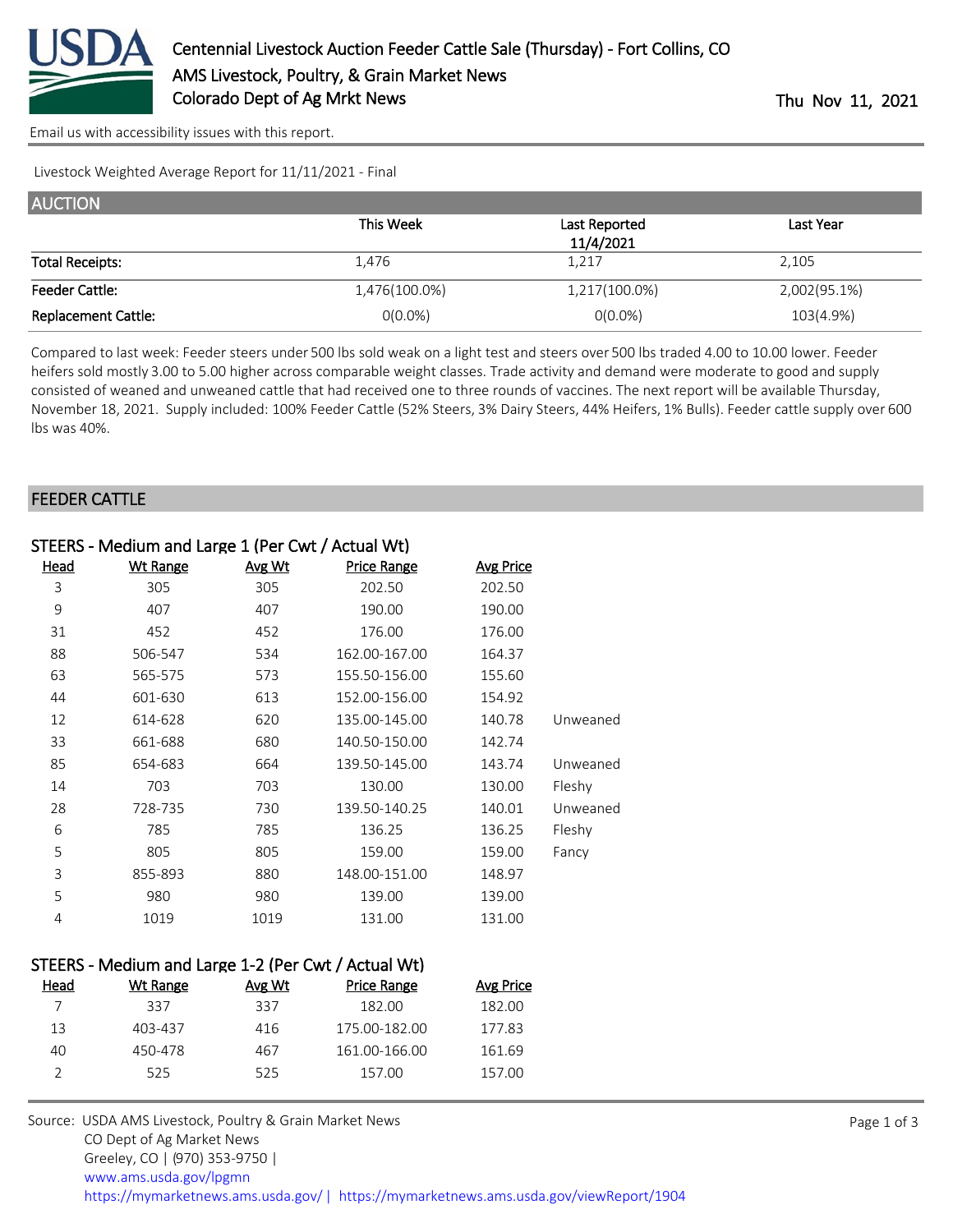

[Email us with accessibility issues with this report.](mailto:mars@ams.usda.gov?subject=508%20issue)

| 11             | 568-595                                            | 590    | 153.50-154.50      | 154.32           |          |
|----------------|----------------------------------------------------|--------|--------------------|------------------|----------|
| 7              | 582                                                | 582    | 140.00             | 140.00           | Unweaned |
| 36             | 608-637                                            | 619    | 141.00-148.00      | 144.88           |          |
| 14             | 673                                                | 673    | 140.00             | 140.00           |          |
| 9              | 778-788                                            | 781    | 141.00-143.00      | 142.33           |          |
|                |                                                    |        |                    |                  |          |
|                | STEERS - Medium and Large 2 (Per Cwt / Actual Wt)  |        |                    |                  |          |
| <u>Head</u>    | <b>Wt Range</b>                                    | Avg Wt | <b>Price Range</b> | <b>Avg Price</b> |          |
| 3              | 393                                                | 393    | 175.00             | 175.00           |          |
| 4              | 469                                                | 469    | 155.00             | 155.00           |          |
| $\overline{2}$ | 513                                                | 513    | 150.00             | 150.00           |          |
| 20             | 563-569                                            | 567    | 141.00-142.00      | 141.30           |          |
|                |                                                    |        |                    |                  |          |
|                | STEERS - Large 1-2 (Per Cwt / Actual Wt)           |        |                    |                  |          |
| <b>Head</b>    | <b>Wt Range</b>                                    | Avg Wt | <b>Price Range</b> | <b>Avg Price</b> |          |
| 9              | 591                                                | 591    | 130.00             | 130.00           |          |
| 5              | 612-625                                            | 617    | 130.00-141.50      | 136.84           |          |
|                |                                                    |        |                    |                  |          |
|                | STEERS - Medium 1-2 (Per Cwt / Actual Wt)          |        |                    |                  |          |
| <b>Head</b>    | <b>Wt Range</b>                                    | Avg Wt | <b>Price Range</b> | <b>Avg Price</b> |          |
| 15             | 450                                                | 450    | 142.00             | 142.00           |          |
| 12             | 538                                                | 538    | 148.50             | 148.50           |          |
|                |                                                    |        |                    |                  |          |
|                | DAIRY STEERS - Large 3 (Per Cwt / Actual Wt)       |        |                    |                  |          |
| <b>Head</b>    | <b>Wt Range</b>                                    | Avg Wt | <b>Price Range</b> | <b>Avg Price</b> |          |
| 13             | 348                                                | 348    | 105.00             | 105.00           |          |
| 10             | 827                                                | 827    | 94.00              | 94.00            |          |
| 15             | 1067                                               | 1067   | 90.50              | 90.50            |          |
|                |                                                    |        |                    |                  |          |
|                | HEIFERS - Medium and Large 1 (Per Cwt / Actual Wt) |        |                    |                  |          |
| <b>Head</b>    | <b>Wt Range</b>                                    | Avg Wt | <b>Price Range</b> | <b>Avg Price</b> |          |
| 9              | 356-382                                            | 365    | 168.00-173.00      | 169.75           |          |
| 32             | 410-431                                            | 425    | 160.00-173.00      | 167.30           |          |
| 91             | 450-490                                            | 476    | 157.00-165.50      | 162.83           |          |
| 64             | 500-535                                            | 514    | 147.00-156.50      | 152.37           |          |
| 94             | 570-596                                            | 586    | 142.00-146.00      | 145.32           |          |
| 40             | 612-631                                            | 621    | 142.00-142.50      | 142.26           |          |
| 62             | 655-677                                            | 666    | 139.00-145.00      | 141.02           |          |
| $\overline{7}$ | 671                                                | 671    | 125.00             | 125.00           | Full     |

2 768 768 137.00 137.00 12 905-917 915 129.50-130.00 129.58